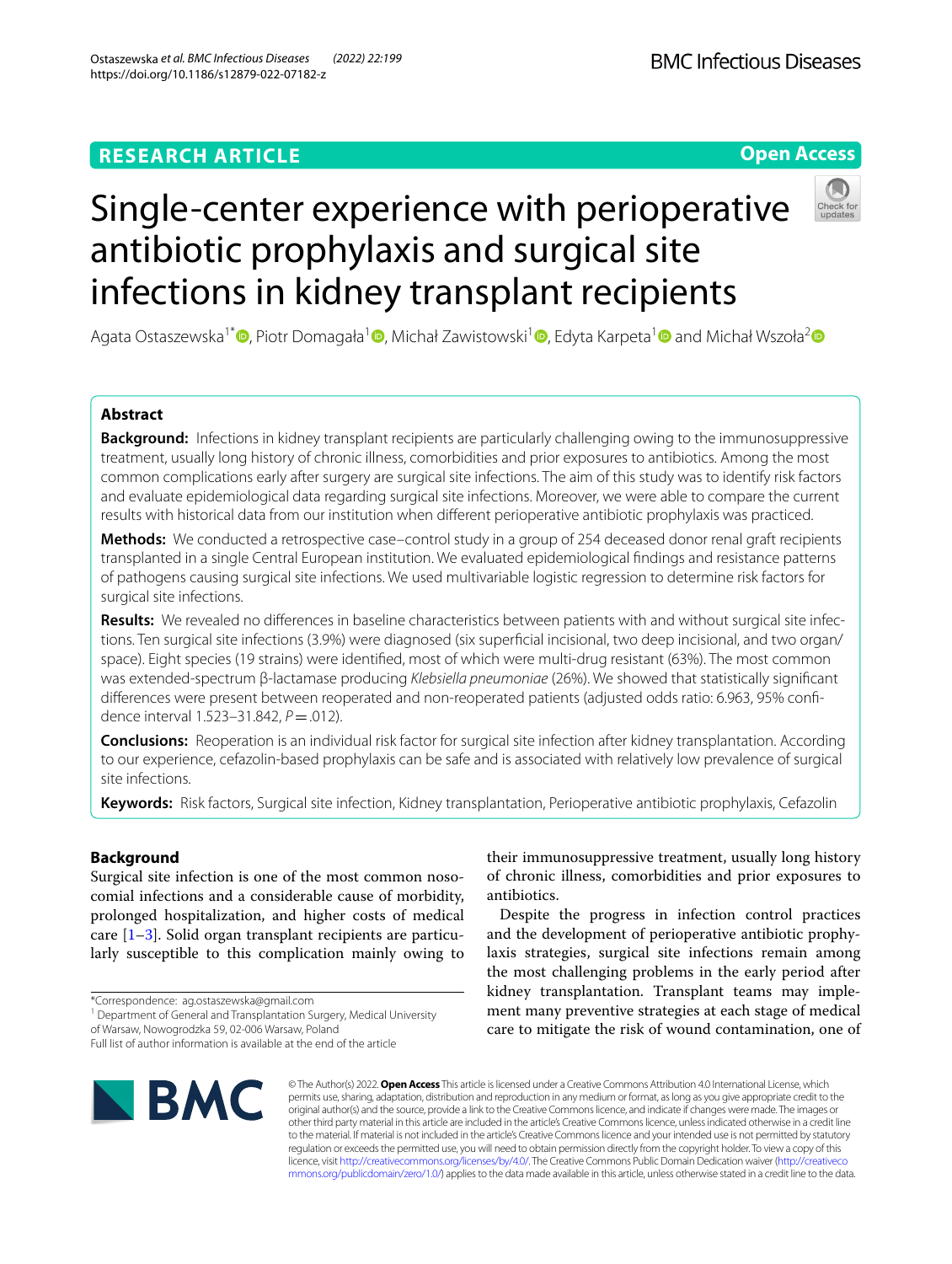which is perioperative antibiotic prophylaxis  $[4, 5]$  $[4, 5]$  $[4, 5]$  $[4, 5]$  $[4, 5]$ . There is no single universal protocol and each transplant center should optimize their prophylaxis according to the local resistance patterns as well as the infection and colonization status of both the donor and recipient [[6\]](#page-9-1). It is estimated that surgical site infections occur in 3% to 11% of renal graft recipients [\[4\]](#page-8-2).

In this study, we aimed to retrospectively identify risk factors and epidemiological data associated with posttransplant surgical site infections. We also shared our single-center Central European country experience with a new perioperative antibiotic prophylaxis protocol that was modifed after publishing our previous report [\[7](#page-9-2)].

# **Methods**

# **Study design and eligibility criteria**

As a continuation of our previous research, we maintained similar assumptions and research methods that we used before [[7\]](#page-9-2). We conducted a retrospective case–control study in deceased donor renal graft recipients. We included adult patients transplanted or retransplanted between October 2015 and August 2018 in the Department of General and Transplantation Surgery at the Medical University of Warsaw, Poland. The exclusion criteria were: multi-organ transplantation, early (up to 7 days from the hospital admission) in-hospital death or graftectomy not related to surgical site infection, and the use of Bricker ileal conduit. The reporting of our study conforms to the STROBE statement [[8\]](#page-9-3).

# **Setting and data collection**

All study participants were observed for at least 1 year after transplantation or until their death or graft loss. Medical records were analyzed to collect the following data: donors' and recipients' demographic data (age, sex, body mass, and height), comorbidities, and renal function. We identifed the cause of donors' death, time spent at the intensive care unit, the need to use catecholamines, presence of any type of infection (urine, blood, intubation tube, and preservation fuid cultures were collected). We retrieved data about the method of organ storage, cold and warm ischemic times, and the length of transplant procedure. Information regarding the studied patients included also: the use, modality, and dialysis vintage, past medical and transplant history, number of HLA mismatches with the received organ, details about immunosuppressive treatment, posttransplant renal function, and complications (surgical site and/or urinary tract infections, surgical procedures, delayed graft function, primary non-function, and episodes of biopsy-proven acute rejection).

Surgical site infection was determined in line with the Centers for Disease Control and Prevention defnition [[9](#page-9-4)]. It was stratifed into superfcial incisional, deep incisional, and organ/space infection [\[10\]](#page-9-5). Delayed graft function was defned as the need for dialysis within the frst posttransplant week [[11\]](#page-9-6). Primary graft nonfunction was diagnosed when persistent lack of transplanted kidney function was observed and the patient was dialysis-dependent immediately after surgery. Biopsy-proven acute rejection was identifed and clas-

sified in compliance with the Banff 2017 criteria  $[12]$  $[12]$  $[12]$ .

#### **Analysis of microbiological results**

Wound swabs were obtained when surgical site infection was suspected or when it was advised by a transplant nephrologist, including cases where graft preservation fuid cultures were positive. Isolates were identifed and characterized using standard microbiological methods. Samples were cultured under aerobic and anaerobic conditions at 35–37 °C for 24–48 h with commercially available blood agar (Difco, Detroit, MI, USA) and MacConkey agar (bioMérieux, Marcy l'Etoile, France). Schaedler (bioMérieux) and liquid medium Schaedler (bioMerieux) were used for aerobic culture. Anaerobic strains were cultured in the anaerobic chamber. Sabouraud Agar (Difco) was used for the fungi culture. Biochemical characteristics of culture strains were evaluated using API and/or BioMerieux ID, according to manufacturer's instructions. We investigated the antibiotic sensitivity of cultured strains using the ATB (bioMerieux) system according to recommendations of the Clinical and Laboratory Standards Institute (CLSI) [[13](#page-9-8)] and the European Committee on Antimicrobial Susceptibility Testing (EUCAST) [\[14](#page-9-9)]. We also performed additional testing procedures for multi-drug resistant strains (classifed in line with the 2019 CDC Antibiotic Resistance Threats Report)  $[15]$  $[15]$  $[15]$ . The strains' antibiotic sensitivity analysis was carried out for microorganisms pathogenic to humans.

#### **Organ preservation prior to transplant**

Renal grafts were recovered in hospitals outside our transplantation center. Immediately after organ recovery and cooling to 4 °C, most kidneys were preserved by simple hypothermic storage in the University of Wisconsin solution and transported in a thermally stable container. Hypothermic machine perfusion was utilized when the following factors were present: poor in situ perfusion, use of kidney from an extended criteria donor, considerable risk of acute kidney injury, and anticipated cold ischemic time exceeding 24 h. The decision to use machine perfusion was limited by the availability of a disposable organ cassette and machine preservation fuid.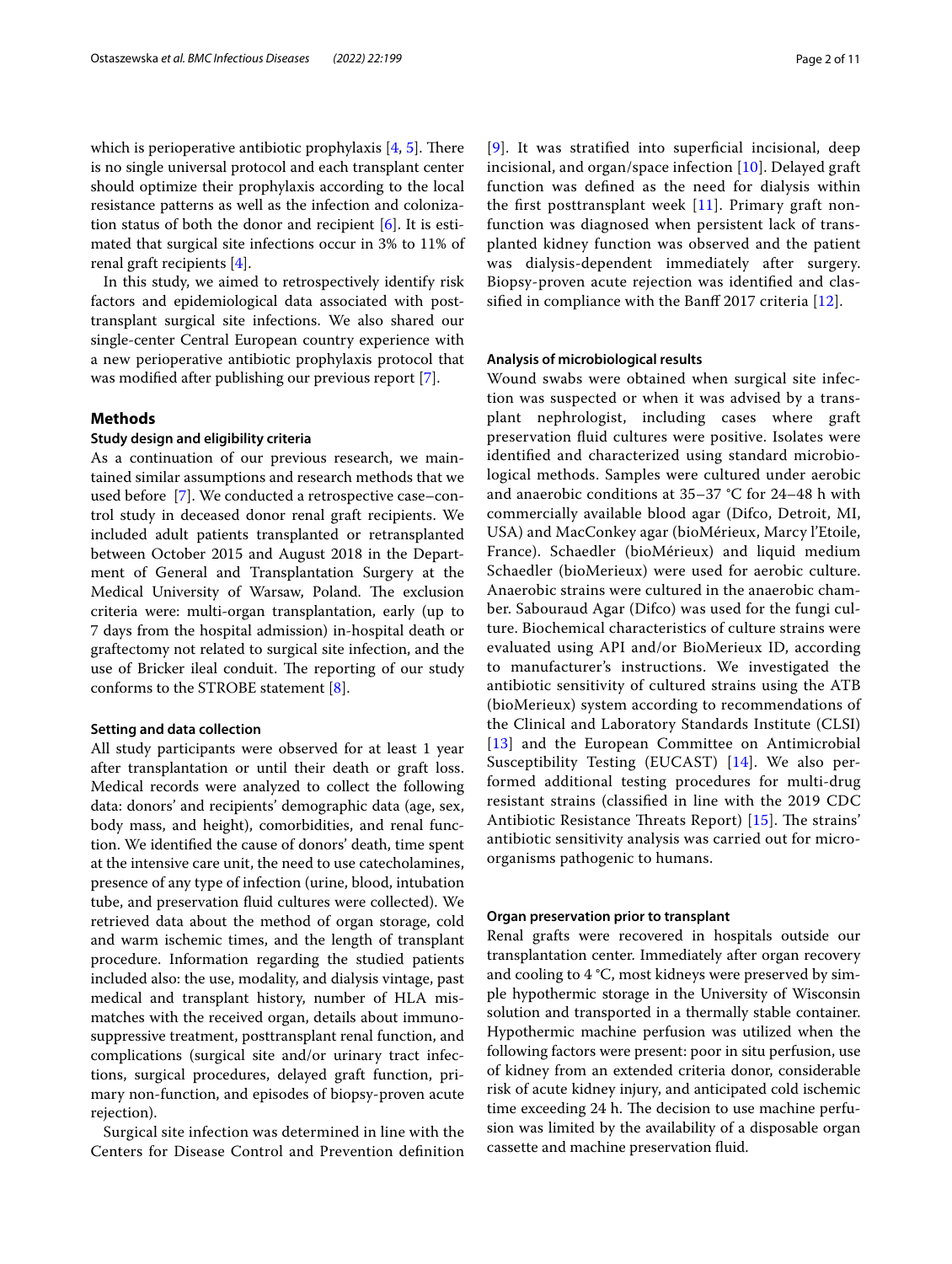# **Perioperative antibiotic prophylaxis**

Patients undergoing kidney transplantation received a standard perioperative antibiotic prophylaxis that was adapted in our center since October 2015. Each recipient was given a 2.0 g single-dose frst generation cephalosporin (cefazolin) via an intravenous infusion 30 min before the frst skin incision. Additionally, all patients received oral sulfamethoxazole–trimethoprim (480 mg daily starting on the 4th postoperative day) as a *Pneumocystis* pneumonia prophylaxis.

#### **Transplant procedure**

Kidneys were transplanted using the standard approach. Graft vessels were anastomosed end-to-side to external iliac vessels either on the left or right side. Lich-Gregoir technique was used for the ureterovesical anastomosis.

## **Immunosuppressive treatment**

Standard immunosuppressive regimen consisted of calcineurin inhibitor (either tacrolimus or cyclosporine started at an oral dose of 0.2 mg/kg and 10 mg/kg, respectively), prednisolone (started simultaneously with the vascular anastomosis at intravenous dose of 250 mg or 500 mg, depending on the patient's weight), and mycophenolate mofetil or sodium (1.0 g and 720 mg twice daily, respectively). Calcineurin inhibitors' doses were halved on the second posttransplant day and the subsequent dosing was dependent on the regular blood concentration monitoring. Prednisone was continued at the dose of 125 mg every 12–24 h until the third postoperative day when its oral supplementation was started (at an initial dose of 20 mg/ day that was gradually lowered to reach the dose of 10–15 mg/day on the 30th day after surgery). Patients with panel reactive antibody scores exceeding 20% and/ or with at least four HLA mismatches were given an induction immunosuppression therapy with thymoglobuline or basiliximab.

#### **Outcomes and study groups**

We divided all patients into two groups: "SSI" with recipients who developed surgical site infection and "non-SSI" including those without that complication. Cases were defned as all patients with surgical site infections identifed within the study period. Cases consisted of all remaining renal graft recipients who did not have surgical site infection within that time. No matching was planned for this study. Our main goal was to identify potential risk and/or protective factors for surgical site infection.

# **Statistical analysis**

The assumption of normal distribution, evaluated with the Shapiro–Wilk test, was not fulflled for any of the continuous variables. Thus their medians with ranges were reported. For categorical variables, frequencies and percentages were presented. Mann–Whitney U test was applied to compare continuous variables between the SSI and non-SSI groups. For categorical variables, diferences between the groups were assessed with the Chi-square or Fisher's exact tests, as appropriate. Multivariable logistic regression was used to identify the predictors of surgical site infections as well as to identify and adjust for potential confounding factors. Backward elimination with a *P* value criterion of .157 was used [\[16](#page-9-11), [17](#page-9-12)]. Missing data were deleted pairwise. *P* < .05 was regarded as statistically signifcant. All analyses were performed in the R statistical environment, version 4.0.0 (R Core Team, 2020) [[18\]](#page-9-13).

Ethical approval was obtained from the Bioethics Committee at the Medical University of Warsaw (KB239/2013).

## **Results**

# **Study participants**

Between October 2015 and August 2018, 285 patients were transplanted in our unit. 31 of them were excluded due to multi-organ transplantation (8 patients), early inhospital death or graftectomy not related to surgical site infection (4 cases), the use of Bricker ileal conduit (2 individuals), and other reasons (living donor transplants, loss to follow-up, and missing data). In result, 254 graft recipients were included in the fnal analysis.

The study population consisted of 87 women and 167 men. The median age of the participants was 50 (range, 18–78). They received renal grafts from deceased donors with the median age of 52 (range, 5–80). Five of them received their kidneys from a pediatric donor (age less than 18 years old). Only one patient was treated with cyclosporine while others received tacrolimus. The organs were stored in simple hypothermia in 219 cases and with the use of machine perfusion in 29 (in 6 individuals the storage modality was unknown or mixed). The donor- and recipient-related characteristics (demographics, comorbidities, past medical history, transplanted organ characteristics, renal function, and transplant procedure details with outcomes) are presented in Tables [1](#page-3-0), [2,](#page-4-0) and [3.](#page-5-0)

Ten patients were diagnosed with surgical site infection and thus included in the SSI group. The non-SSI group consisted of 244 patients. The baseline characteristics between the two cohorts were compared and no statistically signifcant diferences were noted apart from the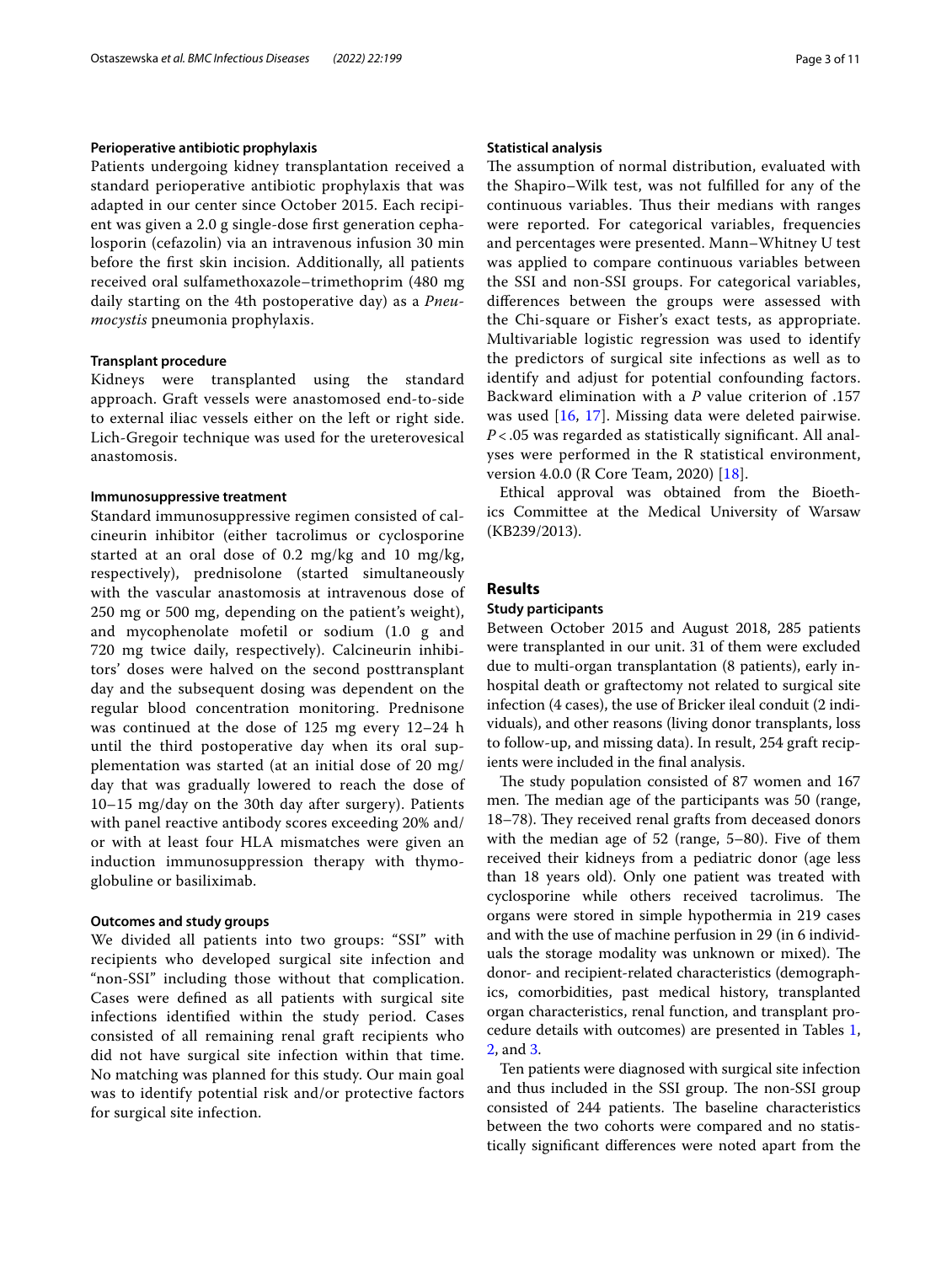| <b>Deceased donor factors</b> | Entire cohort ( $n = 254$ ) | non-SSI $(n=244)$     | $SSI (n=10)$     | $P$ value <sup><math>\dagger</math></sup> |
|-------------------------------|-----------------------------|-----------------------|------------------|-------------------------------------------|
| Age                           | 52.0 [5-80]                 | 52.0 [5-80]           | 55.0 [20-68]     | .434                                      |
| Sex                           |                             |                       |                  |                                           |
| Female, n, %                  | 85 (33.5%)                  | 81 (33.2%)            | 4 (40.0%)        | .736                                      |
| Male, n, %                    | 169 (66.5%)                 | 163 (66.8%)           | $6(60.0\%)$      |                                           |
| BMI, $kg/m2$                  | 25.0 [17-40]                | 25.0 [17-40]          | 24.5 [22-37]     | .952                                      |
| ICU stay, days                | $3[1-20]$                   | $3[1-20]$             | $5[1-9]$         | .281                                      |
| <b>SCA</b>                    |                             |                       |                  |                                           |
| Without SCA, n, %             | 195 (76.8%)                 | 188 (77.0%)           | 7 (70.0%)        | .702                                      |
| With SCA, n, %                | 59 (23.2%)                  | 56 (23.0%)            | 3 (30.0%)        |                                           |
| Vasopressors/inotropes at ICU |                             |                       |                  |                                           |
| Catecholamines not used, n, % | 21 (8.3%)                   | 20 (8.2%)             | $1(10.0\%)$      | .585                                      |
| Catecholamines used, n, %     | 233 (91.7%)                 | 224 (91.8%)           | $9(90.0\%)$      |                                           |
| Hypertension                  |                             |                       |                  |                                           |
| Without HTN, n, %             | 164 (65.1%)                 | 160 (66.1%)           | $4(40.0\%)$      | .102                                      |
| With HTN, n, %                | 88 (34.9%)                  | 82 (33.9%)            | $6(60.0\%)$      |                                           |
| Creatinine level, mg/dl       | 1.00 [0.41-4.80]            | $1.00$ $[0.41 - 4.8]$ | 1.10 [0.62-3.49] | .376                                      |
| <b>ECD</b>                    |                             |                       |                  |                                           |
| Standard donor, n, %          | 173 (68.1%)                 | 168 (68.9%)           | $5(50.0\%)$      | .297                                      |
| ECD, n, %                     | 81 (31.9%)                  | 76 (31.1%)            | $5(50.0\%)$      |                                           |
| Perfusion type                |                             |                       |                  |                                           |
| Simple hypothermia, n, %      | 219 (88.3%)                 | 210 (88.2%)           | $9(90.0\%)$      | > .999                                    |
| CPPH, n, %                    | 29 (11.7%)                  | 28 (11.8%)            | $1(10.0\%)$      |                                           |
| CIT, min                      | 1042 [285-2350]             | 1020 [285-2350]       | 1176 [840-1730]  | .275                                      |
| WIT, min                      | 35 [18-75]                  | 35 [18-75]            | 33 [22-45]       | .620                                      |

<span id="page-3-0"></span>

| Table 1 Baseline characteristics of deceased donors and renal grafts |  |
|----------------------------------------------------------------------|--|
|----------------------------------------------------------------------|--|

*BMI* body mass index, *ICU* intensive care unit, *SCA* sudden cardiac arrest, *HTN* arterial hypertension, *ECD* extended criteria donor, *CPPH* continuous pulsatile perfusion in hypothermia, *CIT* cold ischemic time, *WIT* warm ischemic time

† Two-sided *P* values are reported. The Fisher's exact test was used for the categorical variables and Mann–Whitney U for the continuous ones

size of each group (Tables [1,](#page-3-0) [2](#page-4-0), and [3\)](#page-5-0). Having met the predefned study requirements, we proceeded to the further analysis.

# **Primary outcome**

Clinically- and laboratory-confrmed surgical site infections were observed in 10 patients (10/254, 3.9%). Six patients were diagnosed with superfcial incisional (6/10, 60%), two with deep incisional (2/10, 20%), and two with organ/space infection (2/10, 20%). What we observed is that surgical site infections occurred mainly in patients with complications that often required reoperation before being diagnosed with surgical site infection  $(P=.002)$ . Four patients were diagnosed with primary surgical site infection, three had an urinary complication, in two the pathogens were transferred with the transplanted organ, and one had an iatrogenic complication (colon perforation during the initial skin incision). We summarized the fndings in those patients in Table [4.](#page-6-0)

Superficial incisional infections were treated with intravenous antibiotics, surgical debridement, and secondary

wound closure was performed (except in one case when vacuum therapy with subsequent secondary wound sewing was implemented). Initially empirical antibiotic treatment was adjusted depending on the microbiological fndings.

The two recipients with deep incisional infections were treated similarly but both underwent the vacuum therapy. One patient developed fascial disruption that was managed surgically.

Organ/space infections were all successfully treated with adequate antibiotics (carbapenem with vancomycin; linezolid was used only once), surgical (including fascial repair), and vacuum therapies. We identifed major complications that are suspected to cause the infection in the two individuals: iatrogenic caecal perforation in one case and urinary anastomosis complication in the second  $(Table 4).$  $(Table 4).$  $(Table 4).$ 

# **Surgical site infections—etiopathology**

In Table [5](#page-6-1), we present the list of pathogens detected by wound swabs collected from the SSI patients.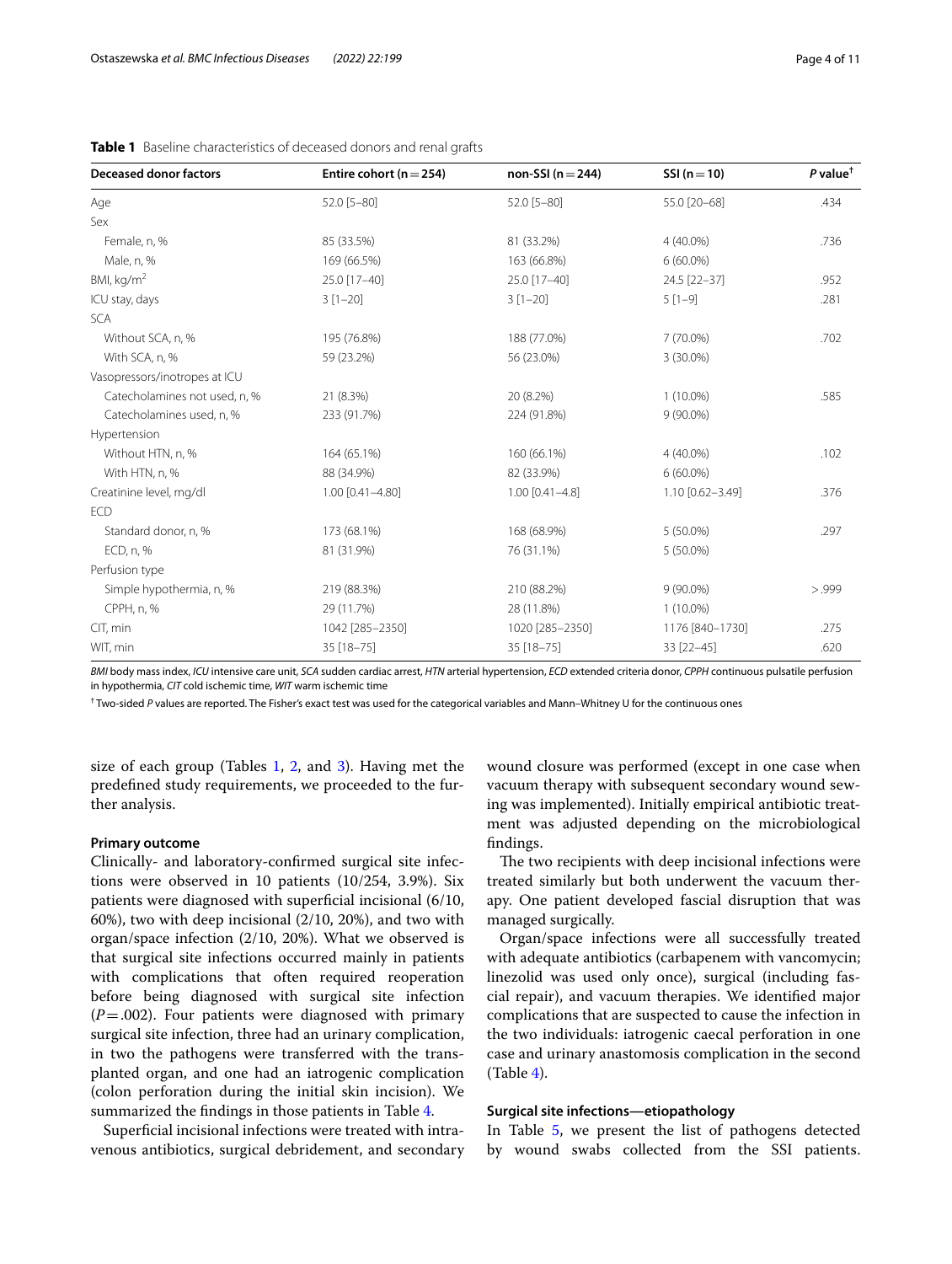| <b>Recipient factors</b>           | Entire cohort ( $n = 254$ ) | Non-SSI $(n=244)$ | $SSI (n=10)$     | $P$ value <sup>†</sup> |
|------------------------------------|-----------------------------|-------------------|------------------|------------------------|
| Age                                | 50.0 [18-78]                | 49.5 [18-78]      | 57.0 [28-70]     | .427                   |
| Sex                                |                             |                   |                  |                        |
| Female, n, %                       | 87 (34.3%)                  | 84 (34.4%)        | 3 (30.0%)        | > .999                 |
| Male, n, %                         | 167 (65.7%)                 | 160 (65.6%)       | 7 (70.0%)        |                        |
| Body Mass Index, kg/m <sup>2</sup> | 25.0 [17.0-34.0]            | 25.0 [17.0-34.0]  | 28.0 [20.0-33.0] | .096                   |
| Dialysis vintage, months           | 24.5 [0-166]                | 24.0 [0-166]      | 32.5 [0-51]      | .813                   |
| Dialysis method                    |                             |                   |                  |                        |
| Peritoneal, n, %                   | 16 (6.3%)                   | 15 (6.1%)         | $1(10.0\%)$      | .840                   |
| Hemodialysis, n, %                 | 202 (79.5%)                 | 195 (79.9%)       | 7 (70.0%)        |                        |
| Combined, n, %                     | 13 (5.1%)                   | 12 (4.9%)         | $1(10.0\%)$      |                        |
| Pre-emptive KTx, n, %              | 22 (9.1%)                   | 22 (9.0%)         | $1(10.0\%)$      |                        |
| First KTx or retransplantation     |                             |                   |                  |                        |
| First KTx, n, %                    | 220 (87.0%)                 | 211 (86.8%)       | $9(90.0\%)$      | > .999                 |
| Retransplantation, n, %            | 33 (13.0%)                  | 32 (13.2%)        | $1(10.0\%)$      |                        |
| HLA mismatch                       |                             |                   |                  |                        |
| $HLA \leq 3$ , n, %                | 167 (65.7%)                 | 161 (66.0%)       | $6(60.0\%)$      | .739                   |
| HLA > 3, n, %                      | 87 (34.3%)                  | 83 (34.0%)        | 4 (40.0%)        |                        |
| Induction therapy                  |                             |                   |                  |                        |
| No induction, n, %                 | 160 (82.5%)                 | 151 (81.6%)       | $9(100\%)$       | .364                   |
| With induction, n, %               | 34 (17.5%)                  | 34 (18.4%)        | $0(0.0\%)$       |                        |
| Hypertension                       |                             |                   |                  |                        |
| Without HTN, n, %                  | 19 (7.5%)                   | 19 (7.8%)         | $0(0.0\%)$       | > .999                 |
| With HTN, n, %                     | 234 (92.5%)                 | 224 (92.2%)       | $0(0.0\%)$       |                        |
| Ischemic heart disease             |                             |                   |                  |                        |
| Without CAD, n, %                  | 199 (78.7%)                 | 190 (78.2%)       | 9 (90.0%)        | .694                   |
| With CAD, n, %                     | 54 (21.3%)                  | 53 (21.8%)        | $1(10.0\%)$      |                        |
| <b>HBV</b>                         |                             |                   |                  |                        |
| HBV negative, n, %                 | 219 (89.4%)                 | 213 (89.9%)       | 6 (75.0%)        | .204                   |
| HBV positive, n, %                 | 26 (10.6%)                  | 24 (10.1%)        | $2(25.0\%)$      |                        |
| <b>HCV</b>                         |                             |                   |                  |                        |
| HCV negative, n, %                 | 249 (98.0%)                 | 239 (98.0%)       | 10 (100%)        | .817                   |
| HCV positive, n, %                 | $5(2.0\%)$                  | $5(2.0\%)$        | $0(0.0\%)$       |                        |

# <span id="page-4-0"></span>**Table 2** Baseline characteristics of kidney transplant recipients

<sup>†</sup> Two-sided *P* values are reported. The Fisher's exact test was used for the categorical variables, except for the dialysis method where Chi-square test was utilized, and Mann–Whitney U for the continuous ones

Microbiological analyses revealed the presence of eight bacterial species (19 strains). The most common was extended-spectrum β-lactamase (ESBL) producing *Klebsiella pneumoniae* (fve isolates, 26%). Ten out of 14 (71%) Gram negative pathogens were ESBL positive. 12 strains  $(12/19, 63%)$  were multi-drug resistant  $[15]$  $[15]$ . In two recipients surgical site infections were caused by bacteria transferred with the grafts (the same pathogen, *Acinetobacter baumannii*, was detected in the preservation fuid and wound swab specimens). One of them developed deep incision infection and required reoperation followed by vacuum therapy and antibiotics. The second had superficial infection cured successfully with conservative antibiotic treatment.

## **Transplant outcomes**

There was no difference in the occurrence of delayed graft function, primary non-function, and creatinine serum levels between the analyzed groups after transplantation (Table [3\)](#page-5-0). Appearance of hematoma in the operated area strongly correlated with the occurrence of surgical site infection  $(P=.012)$ . Moreover, surgical site infections were more frequent if reoperation in the early posttransplant period was performed (*P*=.002).

# **Risk factors for surgical site infection**

We performed a multivariable logistic regression analysis to identify the risk factors for surgical site infections (Table [6](#page-7-0)). It resulted in the inclusion of two exposures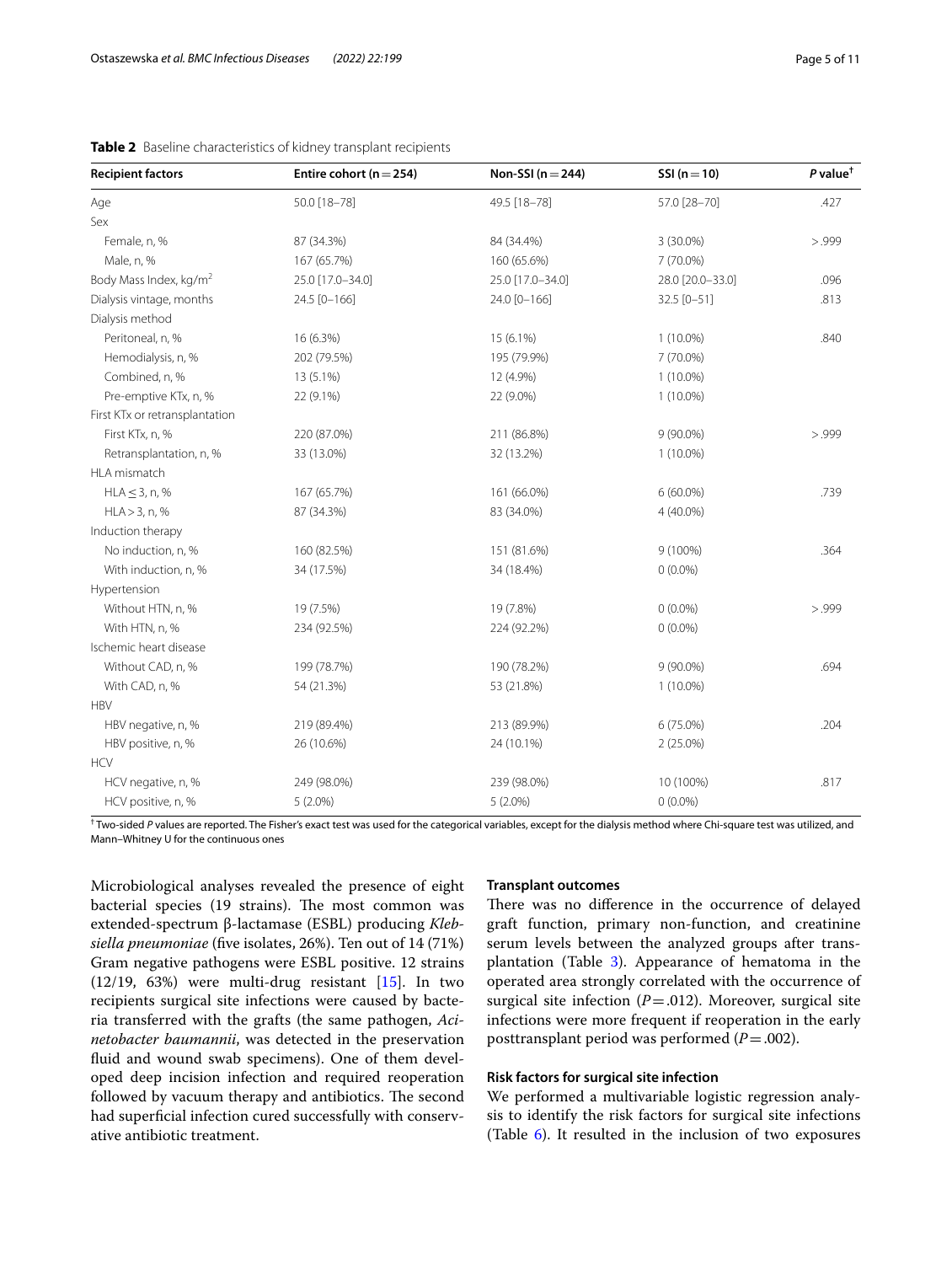#### <span id="page-5-0"></span>**Table 3** Transplantation outcomes

| Post-transplant factor                       | Entire cohort ( $n = 254$ ) | Non-SSI ( $n = 244$ ) | $SSI (n=10)$       | $P$ value <sup><math>\dagger</math></sup> |
|----------------------------------------------|-----------------------------|-----------------------|--------------------|-------------------------------------------|
| <b>DGF</b>                                   |                             |                       |                    |                                           |
| Without DGF, n, %                            | 138 (54.5%)                 | 133 (54.7%)           | $5(50.0\%)$        | > .999                                    |
| With DGF, n, %                               | 115 (45.5%)                 | 110 (45.3%)           | $5(50.0\%)$        |                                           |
| PNF                                          |                             |                       |                    |                                           |
| Without PNF, n, %                            | 252 (99.6%)                 | 242 (99.6%)           | 10 (100%)          | > .999                                    |
| With PNF, n, %                               | $1(0.4\%)$                  | $1(0.4\%)$            | $0(0.0\%)$         |                                           |
| Lymphocele                                   |                             |                       |                    |                                           |
| No lymphocele, n, %                          | 192 (96.5%)                 | 184 (96.8%)           | 8 (88.9%)          | .280                                      |
| With lymphocele, n, %                        | 7(3.5%)                     | $6(3.2\%)$            | $1(11.1\%)$        |                                           |
| Hematoma                                     |                             |                       |                    |                                           |
| Without hematoma, n, %                       | 145 (73.2%)                 | 152 (75.1%)           | 3 (33.3%)          | .012                                      |
| With hematoma, n, %                          | 53 (26.8%)                  | 47 (24.9%)            | 6(66.7%)           |                                           |
| Need for reoperation at early follow-up      |                             |                       |                    |                                           |
| Reoperated, n, %                             | 29 (11.4%)                  | 24 (9.8%)             | $5(50.0\%)$        | .002                                      |
| Non-reoperated, n, %                         | 225 (88.6%)                 | 220 (90.2%)           | 5 (50.0%)          |                                           |
| UTI                                          |                             |                       |                    |                                           |
| Without UTI, n, %                            | 156 (61.4%)                 | 152 (52.3%)           | 4 (40.0%)          | .139                                      |
| With UTI, n, %                               | 98 (38.6%)                  | 92 (37.7%)            | $6(60.0\%)$        |                                           |
| Serum creatinine on the 30th POD             | $1.64$ [0.51-8.49]          | $1.63$ [0.51-8.49]    | 2.06 [0.89-5.44]   | .319                                      |
| Serum creatinine on the 90th POD             | 1.49 [0.64-8.30]            | 1.49 [0.64-8.30]      | 1.77 [1.01-7.99]   | .162                                      |
| Serum creatinine on the 180th POD            | 1.48 [0.67-7.59]            | 1.47 [0.67-7.59]      | 1.76 [0.99-3.34]   | .445                                      |
| Serum creatinine on the 360th POD            | $1.46$ [0.71-6.00]          | 1.44 [0.71-6.00]      | 1.70 [0.96-3.26]   | .355                                      |
| Kidney function 1 year after transplantation |                             |                       |                    |                                           |
| Graft survival less than 1 year, n, %        | 10 (4.9%)                   | 8 (4.1%)              | 2(22.2%)           | .064                                      |
| Graft survived 1 year, n, %                  | 196 (95.1%)                 | 189 (95.9%)           | 7 (77.8%)          |                                           |
| MDRD on the 30th POD                         | 43.1 [7.34-142.00]          | 43.1 [7.34-142.00]    | 36.8 [8.73-106.00] | .387                                      |
| MDRD on the 90th POD                         | 48.8 [6.89-109]             | 49.0 [6.89-109.00]    | 41.8 [7.14-80.60]  | .230                                      |
| MDRD on the 180th POD                        | 49.9 [8.17-122.00]          | 50.0 [8.17-122.00]    | 48.2 [23.50-78.80] | .684                                      |
| MDRD on the 360th POD                        | 51.3 [7.92-141.00]          | 51.5 [7.92-141.00]    | 48.3 [24.20-85.50] | .481                                      |
| Time of hospital stay, days                  | $7[0-42]$                   | $7[0-38]$             | $7[4-42]$          | .347                                      |

*DGF* delayed graft function, *PNF* primary graft non-function, *UTI* urinary tract infection, *MDRD* MDRD eGFR, *POD* postoperative day

† Two-sided *P* values are reported. The Fisher's exact test was used for the categorical variables and Mann–Whitney U for the continuous ones

in the model: reoperation and presence of hematoma in the operated area. Although the two variables are correlated,  $\chi^2$  (1, n = 198) = 13.217, *P*<.001, both could be included owing to the low value of variance infation factor (VIF $=$ 1.075). Additionally, BMI was included in that model as a known confounding factor. Therefore, we showed that there are statistically signifcant diferences between reoperated and non-reoperated patients (adjusted odds ratio: 6.963, 95% confdence interval 1.523–31.842, *P*=.012).

# **Discussion**

In this study, we summarized our experience with surgical site infections and perioperative antibiotic prophylaxis consisting of the frst generation cephalosporin administered at a single dose 30 min prior to the initial skin incision. In the studied group of 254 deceased donor renal graft recipients, 10 (3.9%) developed surgical site infection. We calculated that reoperation adjusted for the presence of hematoma in the surgical site and BMI is a risk factor for this challenging complication (adjusted odds ratio: 6.963, 95% confdence interval 1.523–31.842, *P*=.012).

Surgical site infections occur in 3% to 11% of patients after kidney transplantation  $[3-5, 9, 19]$  $[3-5, 9, 19]$  $[3-5, 9, 19]$  $[3-5, 9, 19]$  $[3-5, 9, 19]$  $[3-5, 9, 19]$  $[3-5, 9, 19]$  $[3-5, 9, 19]$ . The prevalence of 3.9% in our transplant unit seems, therefore, to be relatively low. Even though the complication rarely leads to graft loss, it is proved to signifcantly increase morbidity and prolonged hospitalization time [[20\]](#page-9-15).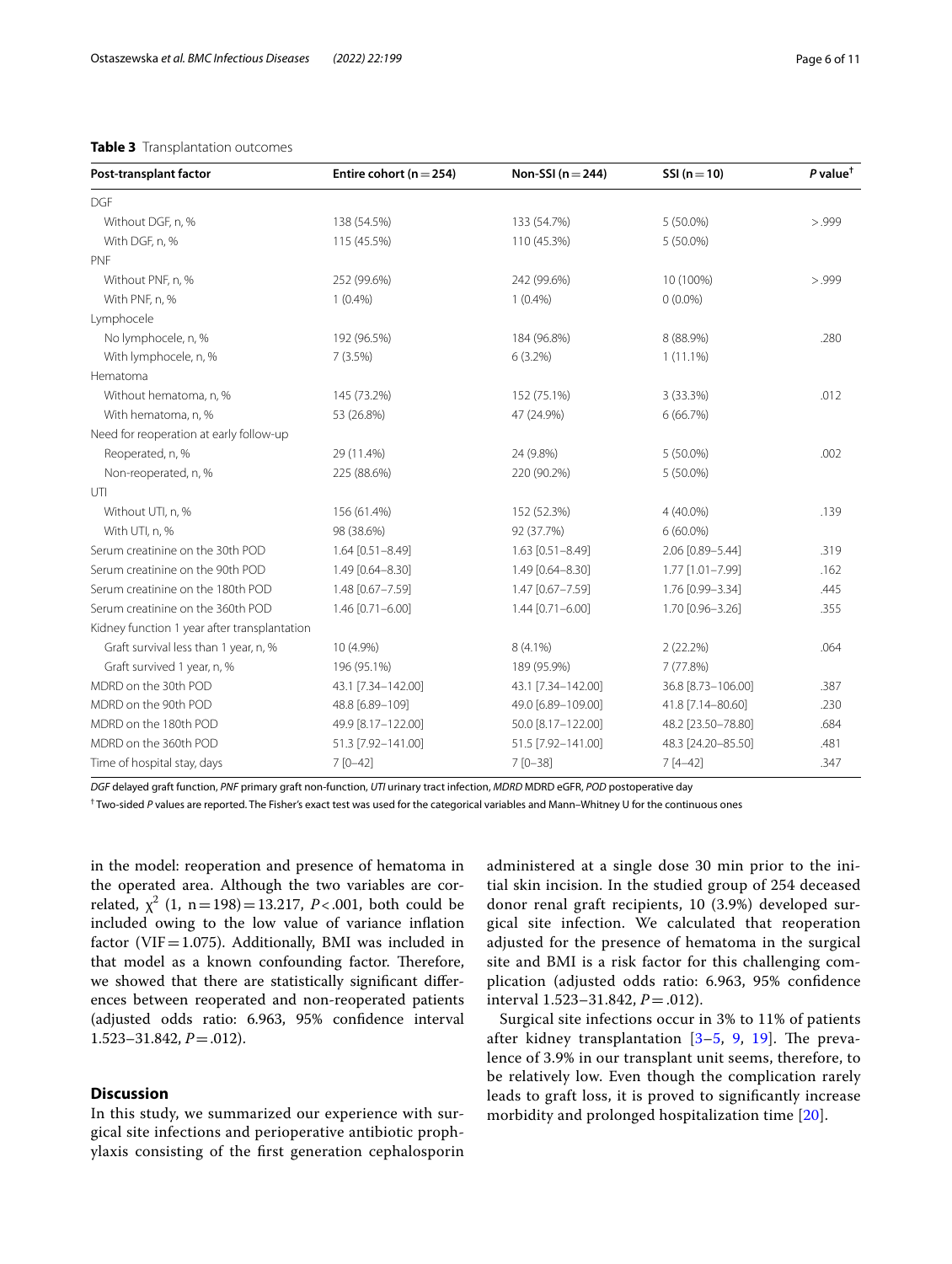# <span id="page-6-0"></span>**Table 4** Patients diagnosed with surgical site infection

| Case no Sex Age |   | (range<br>$28 - 70$ | <b>Suspected source of SSI</b> | Identified bacterial species Postoperative course                                     |                                                                                                                            | Outcome                    |
|-----------------|---|---------------------|--------------------------------|---------------------------------------------------------------------------------------|----------------------------------------------------------------------------------------------------------------------------|----------------------------|
|                 | M | >60                 | latrogenic (colon perforation) | Klebsiella pneumoniae<br>Enterococcus faecium<br>Bacteroides vulgatus                 | Laparotomy on POD 12, cae-<br>cum resection with ileostomy,<br>V and A therapy                                             | PNF, graftectomy on POD 21 |
| 2               | M | >60                 | Bacteria donor transfer        | Acinetobacter baumannii                                                               | Eventration, V and A therapy                                                                                               | Recovery                   |
| 3               | M | $30 - 60$           | Bacteria donor transfer        | Acinetobacter baumannii                                                               | Subcutaneous abscess, V and<br>A therapy                                                                                   | Recovery                   |
| $\overline{4}$  | F | $30 - 60$           | Urinary complication           | Acinetobacter baumannii                                                               | Graft revision on POD 20-<br>urinary fistula repair, 2nd graft<br>revision on POD 33-ureteral<br>necrosis, V and A therapy | Graftectomy on POD 33      |
| 5               | M | $<$ 30              | Urinary complication           | Klebsiella pneumoniae                                                                 | Graft revision on POD 19-uri-<br>nary fistula repair, A therapy                                                            | Recovery                   |
| 6               | F | >60                 | Urinary complication           | Escherichia coli                                                                      | Graft revision on POD 11-<br>urinary fistula repair, V and A<br>therapy                                                    | Recovery                   |
| 7               | M | $30 - 60$           | Primary SSI                    | Klebsiella pneumoniae<br>Enterobacter cloacae                                         | A therapy                                                                                                                  | Recovery                   |
| 8               | F | >60                 | Primary SSI                    | Escherichia coli<br>Enterobacter cloacae<br>Enterococcus faecalis<br>Finegoldia magna | A therapy                                                                                                                  | Recovery                   |
| 9               | M | $<$ 30              | Primary SSI                    | Klebsiella pneumoniae<br>Enterococcus faecalis                                        | A therapy                                                                                                                  | Recovery                   |
| 10              | M | $<$ 30              | Primary SSI                    | Klebsiella pneumoniae<br>Enterococcus faecium<br>Escherichia coli                     | V and A therapy                                                                                                            | Recovery                   |

*SSI* surgical site infection, *M* male, *F* female, *POD* postoperative day, *PN*, primary graft non-function, *KTx* kidney transplantation, *V* vacuum, *A* antibiotic

<span id="page-6-1"></span>

| Table 5 Pathogens identified by wound swabs in the SSI group |  |  |  |
|--------------------------------------------------------------|--|--|--|
|                                                              |  |  |  |

| Gram's stain     | <b>Bacterial species</b>      | Resistance | Frequency | Type of surgical site infection |      |             |
|------------------|-------------------------------|------------|-----------|---------------------------------|------|-------------|
|                  |                               | phenotypes |           | Superficial                     | Deep | Organ/space |
| Positive (5/19)  | Enterococcus faecalis         |            |           |                                 |      |             |
|                  | Enterococcus faecium          | HI AR      |           |                                 |      |             |
|                  | Finegoldia magna              |            |           |                                 |      |             |
| Negative (14/19) |                               |            |           |                                 |      |             |
|                  | Escherichia coli              |            |           |                                 |      |             |
|                  | Enterobacter cloacae compl    | $ESBL+$    |           |                                 |      |             |
|                  | Klebsiella pneumoniae         | $ESBL+$    |           | $\overline{4}$                  |      |             |
|                  | Bacteroides vulgatus          |            |           |                                 |      |             |
|                  | Acinetobacter baumannii compl | $ESBL+$    | 3         |                                 |      |             |
|                  |                               |            | 19        | 12                              |      |             |

*HLAR* high-level aminoglycoside resistance, *ESBL* extended-spectrum beta-lactamase

The identification of certain surgical site infection risk factors has been a signifcant problem for years as the conclusions vary in diferent publications. Most of them mention body mass index (BMI), immunosuppression regimen, older age, diabetes and accompanying heart diseases, cold ischemic time, duration of surgical procedure, and delayed graft function  $[20-23]$  $[20-23]$ . In this study, we aimed to verify those fndings and identify potentially new predicting factors based on our experience.

While evaluating the impact of BMI on surgical site infections, we expected that patients with a higher BMI would acquire more episodes of surgical site infections.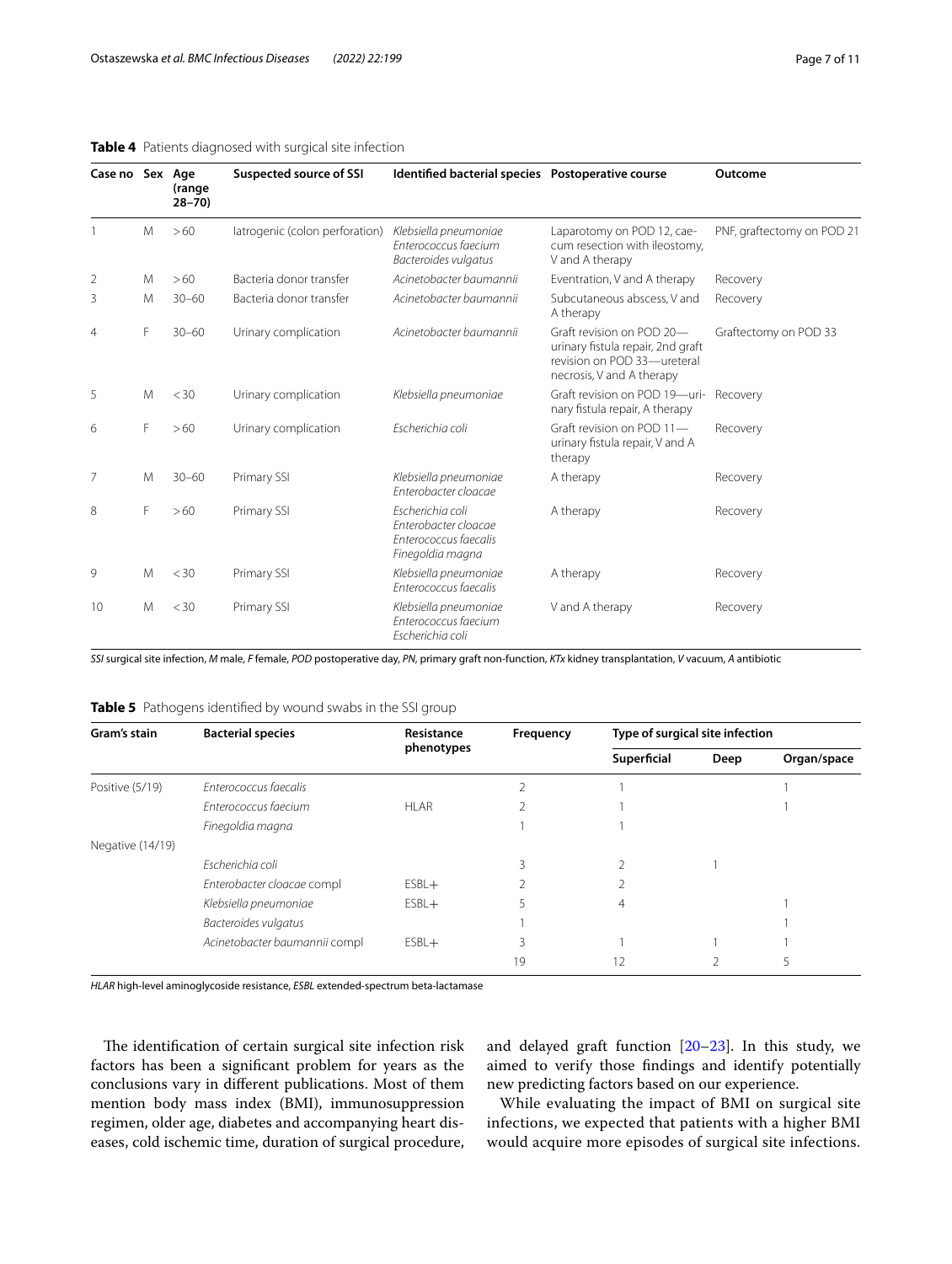| Predictor (role)                                                                                              | Estimate | <b>SE</b><br>P value | <b>OR</b> | 95% CI |              |              |        |
|---------------------------------------------------------------------------------------------------------------|----------|----------------------|-----------|--------|--------------|--------------|--------|
|                                                                                                               |          |                      |           |        |              | Lower        | Upper  |
| Intercept                                                                                                     | $-9.547$ | 2.913                | $-3.277$  | .001   | $7.143e - 5$ | $2.366e - 7$ | 0.022  |
| Reoperation (exposure)                                                                                        | 1.941    | 0.776                | 2.502     | .012   | 6.963        | 1.523        | 31.842 |
| Hematoma in the surgical site<br>(exposure)                                                                   | 1.365    | 0.787                | 1.733     | .083   | 3.916        | 0.837        | 18.329 |
| BMI (confounder)                                                                                              | 0.205    | 0.104                | 1.966     | .049   | 1.228        | 1.001        | 1.506  |
| $R2N$ : 0.263; AIC: 64.43; Accuracy: 96.0%; AUC: 0.857; Overall Model Test, $\chi^2$ : 16.79, df: 3, P < .001 |          |                      |           |        |              |              |        |

<span id="page-7-0"></span>**Table 6** Logistic regression model for surgical site infection as a dependent variable

*SE* standard error, *OR* odds ratio, *CI* confidence interval, *BMI* body mass index,  $R^2_{~N}$ Nagelkerke's R $^2$ , *AIC* Akaike information criterion, *AUC* area under the curve

Obese patients are proved to have an increased prevalence of postoperative wound colonization, as demonstrated by multiple studies [[24–](#page-9-17)[27](#page-9-18)]. Some data on intraabdominal surgery show that especially the thicker subcutaneous fat tissue is related with higher wound morbidity [\[28\]](#page-9-19). In our study, we observed that the median BMI was higher in patients with surgical site infections compared to those without infection but the difference was not statistically significant (28.0 vs 25.0,  $U=842.0$ ,  $P=.096$ ). However, BMI was indeed confrmed to be an important confounding factor that was included in our fnal logistic regression model.

Literature clearly confrms that patients with more intense immunosuppression are expected to acquire more surgical site infections [[25\]](#page-9-20). In current study, each patient received the same, triple-drug immunosuppressive treatment, and almost 88% (224/254) of them did not receive antibody induction. As the protocol was universal, no diferences could be found between the studied groups and we could not identify more intensive immunosuppression to be a predisposing risk factor for SSI. Similar conclusions can be drawn regarding patients' age. However, reoperation was confrmed as a major risk factor for surgical site infection [\[25](#page-9-20), [29](#page-9-21)]. It is most likely caused due to increased exposure of the surgical site on contamination [\[20](#page-9-15)]. In such circumstances, the immunocompromising infuence of anti-rejection drugs worsens the outcomes [\[29\]](#page-9-21). We detected that the presence of a hematoma in the operated area also predisposes to the development of infection. This is not a frequent observation in the literature. In fact, the two variables (hematoma and reoperation) are correlated (not strongly,  $VIF = 1.075$ ) as often they can cause one another. The multivariable logistic regression analysis confrmed that reoperation is an independent risk factor for surgical site infection. Therefore, we provided an odds ratio adjusted for the occurrence of hematoma in the surgical site and patient's BMI. That leads us to the point, where in the future, this observation may be helpful in postoperative estimation of the risk of infection wound problems.

Evidence of the benefcial role of perioperative antibiotic prophylaxis in reducing postoperative surgical site infections in solid organ recipients is well-established  $[5, 7, 19]$  $[5, 7, 19]$  $[5, 7, 19]$  $[5, 7, 19]$  $[5, 7, 19]$  $[5, 7, 19]$ . Only a few reports question its efficacy  $[9, 30]$  $[9, 30]$  $[9, 30]$  $[9, 30]$ . However, specifc antibiotic regimens and durations vary widely across transplant centers and procedures, and the quality of the evidence supporting specifc practices is quite poor  $[5, 31-33]$  $[5, 31-33]$  $[5, 31-33]$  $[5, 31-33]$ . Currently, there are no strict formal recommendations on perioperative antibiotic prophylaxis administration in kidney recipients. According to the IDSA/ASHP/SIS/SHEA guidelines, each transplant center should customize their own protocol that corresponds with their unique microbiological setting (patients' and donor's colonization statuses, local resistance patterns, and presence of nosocomial pathogens) [[5\]](#page-9-0). It should also be pointed out that such prophylaxis can lead to some problems including increased: fnancial costs, rates of *Clostridioides difficile* colonization and colitis, incidence of antimicrobial resistance, and other adverse events [\[34](#page-9-25)[–37\]](#page-9-26). Thus, targeted antibiotics should be used in each case based on individual risk factors and local patterns of resistance [[38–](#page-9-27)[40](#page-9-28)]. Moreover, the spectrum of organisms involved in SSI in kidney recipients is more diverse than for the general population due to other important factors such as the underlying end‐stage organ failure, immunosuppression, prolonged hospitalization, organ transportation/preservation, and previous exposures to antibiotics in donors and recipients that could predispose to infections with multi-drug resistant organisms  $[15]$  $[15]$ . Therefore, the use of antibiotic prophylaxis should be optimized as to be truly efective yet still minimal as to restrain the spread of multi-drug resistant pathogens. As we modifed our local protocol a few years earlier, we had a unique chance to compare our historical data with the current ones.

Before October 2015 our strategy was to administer 2.0 g of the third generation cephalosporin (ceftriaxone)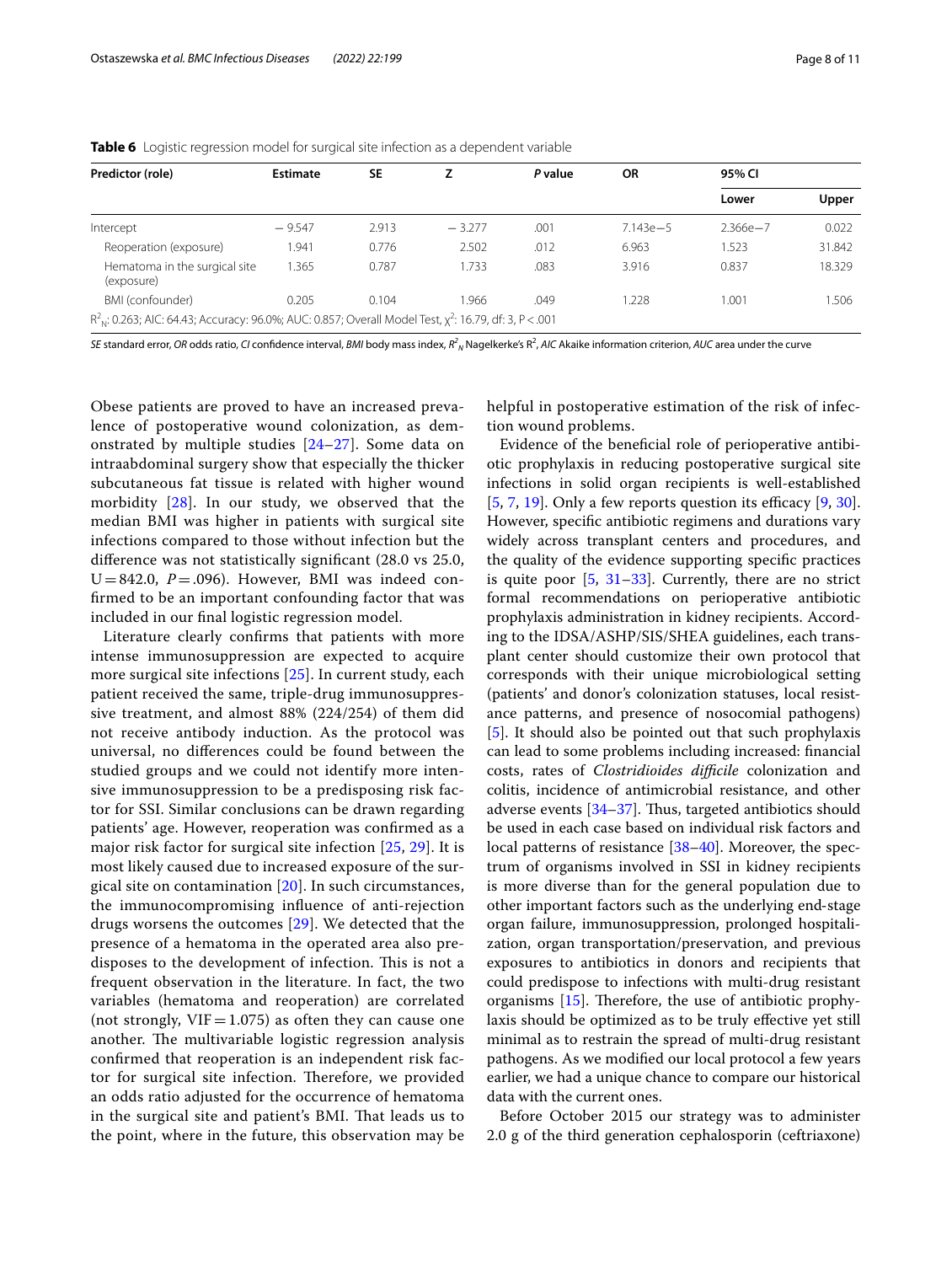in a single infusion 30 min prior to the frst skin incision. We observed back then that surgical site infections occurred in 12 of 214 patients  $(5.6%)$  [\[7](#page-9-2)]. The historic incidence is slightly higher, although we think that the difference is not clinically significant. This finding is very satisfying as we started using an antibiotic with a narrower spectrum and achieved similar results. We hope that such an approach can at least minimally help to decrease the risk of development of new multi-drug resistant strains. Similar conclusions were demonstrated by other authors [[4,](#page-8-2) [21\]](#page-9-29). Furthermore, other factors like: shortening surgical operative time, optimal sterile technique, proper perioperative management of patients' comorbidities as well as good glucose and temperature regulation, are also assumed to be imperative to limit surgical site infections but those elements were outside the scope of our research [\[41](#page-9-30)–[45\]](#page-9-31).

# **Limitations**

The main limitations of our study are the limited number of cases and the retrospective, non-randomized design carried out at a single Central European institution. The incompleteness of medical records resulted in the presence of some missing data. Therefore, we cannot exclude bias due to missing data. Another bias that might be present in such case–control study is caused by confounding [[46\]](#page-10-0). We attempted to eliminate it by restriction (e.g., we excluded patients with Bricker ileal conduit due to significant deviation from a standard kidney transplant procedure that carries a higher risk for surgical site infection) and multivariable logistic regression (i.e., we calculated adjusted odds ratio).

Another limitation is related to the lack of defnition of minimal clinically important diference (MCID) regarding the comparison of diferent perioperative antibiotic prophylaxis regimens. Such a concept would help transplant centers to confrm when a change in their perioperative antibiotic prophylaxis is reasonable. We were able to compare our current prophylaxis policy to the previous one concerning the prevalence of surgical site infection, although it was not the main scope of our study. We conclude that the decrease in prevalence of surgical site infection of 1.7% is not clinically relevant  $[47]$  $[47]$ . The difference is also not statistically signifcant (data not shown) which increases our confdence in that matter. However, if MCIDs were defned by transplant societies regarding the outcomes of perioperative antibiotic prophylaxis, it could possibly improve the process of choosing the most optimal regimen in each transplant center [\[48](#page-10-2)].

# **Conclusions**

In conclusion, our study identifes reoperation as a strong risk factor for surgical site infection. Hematoma in the

#### **Abbreviations**

SSI (3.9%).

BMI: Body mass index; ESBL: Extended-spectrum β-lactamase; HLA: Human leukocyte antigen; SSI: Surgical site infection; VIF: Variance infation factor.

#### **Acknowledgements**

Not applicable.

#### **Authors' contributions**

AO and PD were responsible for study design, data collection, data interpretation, and manuscript preparation. MZ was involved in study design, data collection, statistical analysis, data interpretation, and manuscript preparation. EK participated in acquisition data. MW participated in study design and data interpretation. All authors read and approved the fnal manuscript.

#### **Funding**

No funding was obtained for this study.

# **Availability of data and materials**

The datasets used and/or analyzed during the current study are available from the corresponding author on reasonable request.

#### **Declarations**

#### **Ethics approval and consent to participate**

It is included as a part of the formal ethics approval. It was obtained from the Bioethics Committee at the Medical University of Warsaw (KB239/2013). The data used in this study was anonymized before its use. Administrative permissions to access the raw data used are included as a part of the formal ethics approval.

#### **Consent for publications**

Not applicable*.*

#### **Competing interests**

The authors declare that they have no competing interests.

#### **Author details**

<sup>1</sup> Department of General and Transplantation Surgery, Medical University of Warsaw, Nowogrodzka 59, 02-006 Warsaw, Poland. <sup>2</sup> Foundation of Research and Science Development, Warsaw, Poland.

Received: 23 May 2021 Accepted: 19 February 2022 Published online: 01 March 2022

#### **References**

- <span id="page-8-0"></span>1. Magill SS, Hellinger W, Cohen J, Kay R, Bailey C, Boland B, et al. Prevalence of healthcare-associated infections in acute care hospitals in Jacksonville, Florida. Infect Control Hosp Epidemiol. 2012;33(3):283–91.
- 2. Awad SS. Adherence to surgical care improvement project measures and post-operative surgical site infections. Surg Infect Larchmt. 2012;13(4):234–7.
- <span id="page-8-1"></span>3. Anderson DJ, Podgorny K, Berríos-Torres S, Bratzler D, Dellinger EP, Greene L, et al. Strategies to prevent surgical site infections in acute care hospitals: 2014 update. Infect Control Hosp Epidemiol. 2014;35(Suppl 2):66–88.
- <span id="page-8-2"></span>4. Abbo LM, Grossi PA. Surgical site infections: guidelines from the American Society of Transplantation Infectious Diseases Community of Practice. Clin Transplant. 2019;33(9):e13589.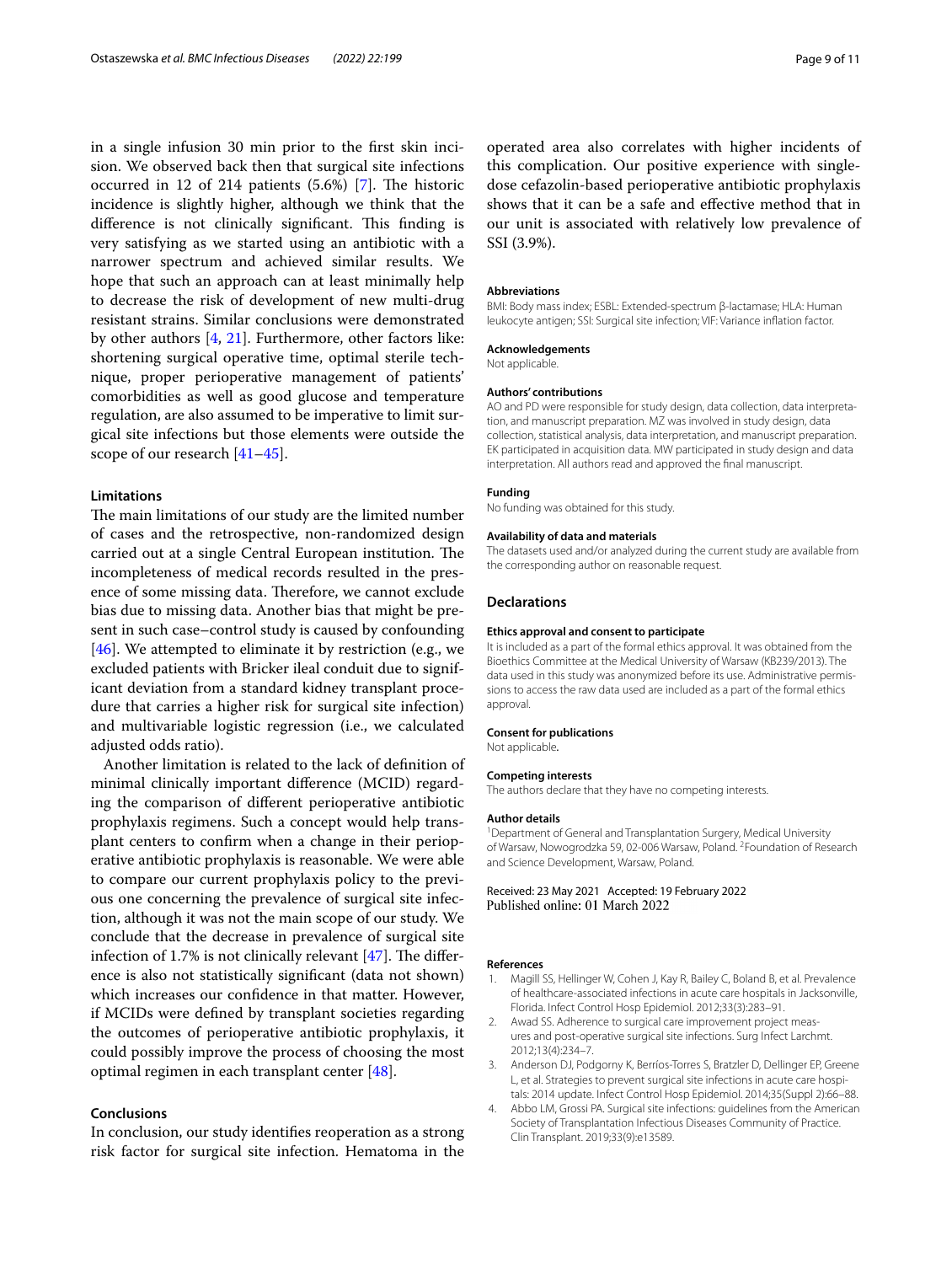- <span id="page-9-0"></span>5. Bratzler DW, Dellinger EP, Olsen KM, Perl TM, Auwaerter PG, Bolon MK, et al. Clinical practice guidelines for antimicrobial prophylaxis in surgery. Am J Health-Syst Pharm. 2013;70(3):195–283.
- <span id="page-9-1"></span>6. Malinis M, Boucher HW, on behalf of the AST Infectious Diseases Community of Practice. Screening of donor and candidate prior to solid organ transplantation—Guidelines from the American Society of Transplantation Infectious Diseases Community of Practice. Clin Transplant. 2019;33(9):e13548.
- <span id="page-9-2"></span>7. Ostaszewska A. Reoperation in early kidney post-transplant period as a strong risk factor of surgical site infection occurrence. Transplant Proc. 2019;51(8):2724–30.
- <span id="page-9-3"></span>8. von Elm E, Altman DG, Egger M, Pocock SJ, Gøtzsche PC, Vandenbroucke JP. The strengthening the reporting of observational studies in epidemiology (STROBE) statement: guidelines for reporting observational studies. Lancet. 2007;370(9596):1453–7.
- <span id="page-9-4"></span>9. Mangram AJ, Horan T, Pearson M, Silver L, Jarvis W. Guideline for prevention of surgical site infection, 1999. Centers for Disease Control and Prevention (CDC) Hospital Infection Control Practices Advisory Committee. Am J Infect Control. 1999;27(2):97–132, 133–4, 96.
- <span id="page-9-5"></span>10. Viehman JA, Clancy CJ, Clarke L, Shields RK, Silveira FP, Kwak EJ, et al. Surgical site infections after liver transplantation: emergence of multidrug-resistant bacteria and implications for prophylaxis and treatment strategies. Transplantation. 2016;100(10):2107–14.
- <span id="page-9-6"></span>11. Yarlagadda SG, Coca SG, Garg AX, Doshi M, Poggio E, Marcus RJ, et al. Marked variation in the defnition and diagnosis of delayed graft function: a systematic review. Nephrol Dial Transplant. 2008;23(9):2995–3003.
- <span id="page-9-7"></span>12. Roufosse C, Simmonds N, Clahsen-van Groningen M, Haas M, Henriksen KJ, Horsfeld C, et al. A 2018 reference guide to the Banff classification of renal allograft pathology. Transplantation. 2018;102(11):1795–814.
- <span id="page-9-8"></span>13. Melvin PW. M100 performance standards for antimicrobial susceptibility testing. 31st ed. 2021.
- <span id="page-9-9"></span>14. EUCAST. Clinical breakpoints and dosing of antibiotics. [https://eucast.](https://eucast.org/clinical_breakpoints/) [org/clinical\\_breakpoints/](https://eucast.org/clinical_breakpoints/). Accessed 10 Apr 2021.
- <span id="page-9-10"></span>15. Centers for Disease Control and Prevention (U.S.). Antibiotic resistance threats in the United States, 2019. Centers for Disease Control and Prevention (U.S.); 2019. [http://www.cdc.gov/DrugResistance/Biggest-](http://www.cdc.gov/DrugResistance/Biggest-Threats.html)[Threats.html.](http://www.cdc.gov/DrugResistance/Biggest-Threats.html) Accessed 23 July 2021.
- <span id="page-9-11"></span>16. Heinze G, Dunkler D. Five myths about variable selection. Transpl Int. 2017;30(1):6–10.
- <span id="page-9-12"></span>17. Heinze G, Wallisch C, Dunkler D. Variable selection—a review and recommendations for the practicing statistician. Biom J. 2018;60(3):431–49.
- <span id="page-9-13"></span>18. R Core Team. R: a language and environment for statistical computing. 2020. [https://www.R-project.org/.](https://www.R-project.org/)
- <span id="page-9-14"></span>19. Kirkland KB, Briggs J, Trivette S, Wilkinson W, Sexton D. The impact of surgical-site infections in the 1990s: attributable mortality, excess length of hospitalization, and extra costs. Infect Control Hosp Epidemiol. 1999;20(11):725–30.
- <span id="page-9-15"></span>20. Capocasale E, Vecchi E, Mazzoni M, Valle R, Pellegrino C, Ferretti S, et al. Surgical site and early urinary tract infections in 1000 kidney transplants with antimicrobial perioperative prophylaxis. Transplant Proc. 2014;46(10):3455–8.
- <span id="page-9-29"></span>21. Orlando G, Manzia T, Sorge R, Iaria G, Angelico R, Sforza D, et al. One-shot versus multidose perioperative antibiotic prophylaxis after kidney transplantation: a randomized, controlled clinical trial. Surgery. 2015;157(1):104–10.
- 22. Wszola M, Kwiatkowski A, Ostaszewska A, Górski Ł, Kuthan R, Sawicka-Grzelak A, et al. Surgical site infections after kidney transplantation where do we stand now? Transplantation. 2013;95(6):878–82.
- <span id="page-9-16"></span>23. Pham PT, Danovitch GM, Pham PC. Kidney transplantation in the obese transplant candidates: to transplant or not to transplant? Semin Dial. 2013;26(5):568–77.
- <span id="page-9-17"></span>24. Lynch RJ, Ranney D, Shijie C, Lee D, Samala N, Englesbe M. Obesity, surgical site infection, and outcome following renal transplantation. Ann Surg. 2009;250(6):1014–20.
- <span id="page-9-20"></span>25. Humar A, Ramcharan T, Denny R, Gillingham K, Payne W, Matas A. Are wound complications after a kidney transplant more common with modern immunosuppression? Transplantation. 2001;72(12):1920–3.
- 26. Goel M, Flechner S, Zhou L, Mastroianni B, Savas K, Derweesh I, et al. The infuence of various maintenance immunosuppressive drugs on lymphocele formation and treatment after kidney transplantation. J Urol. 2004;171(5):1788–92.
- <span id="page-9-18"></span>27. Zrim S, Furlong T, Grace B, Meade A. Body mass index and postoperative complications in kidney transplant recipients. Nephrol Carlton. 2012;17(6):582–7.
- <span id="page-9-19"></span>28. Fujii Y, Shimada K, Maru K, Ozawa J, Lu R. A method for direct measurement of the frst-order mass moments of human body segments. Sens Basel. 2010;10(10):9155–62.
- <span id="page-9-21"></span>29. Menezes F, Wey S, Peres C, Medina-Pestana J, Camargo L. Risk factors for surgical site infection in kidney transplant recipients. Infect Control Hosp Epidemiol. 2008;29(8):771–3.
- <span id="page-9-22"></span>30. Ben-Ami R, Rodríguez-Baño J, Arslan H, Pitout J, Quentin C, Calbo E, et al. A multinational survey of risk factors for infection with extendedspectrum beta-lactamase-producing enterobacteriaceae in nonhospitalized patients. Clin Infect Dis. 2009;49(5):682–90.
- <span id="page-9-23"></span>31 Chadban SJ. KDIGO clinical practice guideline on the evaluation and management of candidates for kidney transplantation. Transplantation. 2020;104(4S1 Suppl 1):11–103.
- 32. Chadban SJ, Barraclough K, Campbell S, Clark C, Coates P, Cohney S, et al. KHA-CARI guideline: KHA-CARI adaptation of the KDIGO clinical practice guideline for the care of kidney transplant recipients. Nephrol Carlton. 2012;17(3):204–14.
- <span id="page-9-24"></span>33. Baker RJ, Mark P, Patel R, Stevens K, Palmer N. Renal association clinical practice guideline in post-operative care in the kidney transplant recipient. BMC Nephrol. 2017;18(1):174.
- <span id="page-9-25"></span>34. Kreisel D, Savel T, Silver A, Cunningham J. Surgical antibiotic prophylaxis and *Clostridium difcile* toxin positivity. Arch Surg. 1995;130(9):989–93.
- 35. Privitera G, Scarpellini P, Ortisi G, Nicastro G, Nicolin R, de Lalla F. Prospective study of *Clostridium difcile* intestinal colonization and disease following single-dose antibiotic prophylaxis in surgery. Antimicrob Agents Chemother. 1991;35(1):208–10.
- 36. Jobe BA, Grasley A, Deveney K, Deveney C, Sheppard B. *Clostridium difcile* colitis: an increasing hospital-acquired illness. Am J Surg. 1995;169(5):480–3.
- <span id="page-9-26"></span>37. Roberts NJ Jr, Douglas RG Jr. Gentamicin use and Pseudomonas and Serratia resistance: effect of a surgical prophylaxis regimen. Antimicrob Agents Chemother. 1978;13(2):214–20.
- <span id="page-9-27"></span>38. Safdar N, Maki DG. The commonality of risk factors for nosocomial colonization and infection with antimicrobial-resistant *Staphylococcus aureus*, enterococcus, gram-negative bacilli, *Clostridium difcile*, and *Candida*. Ann Intern Med. 2002;136(11):834–44.
- 39. Patel G, Huprikar S, Factor S, Jenkins S, Calfee D. Outcomes of carbapenem-resistant *Klebsiella pneumoniae* infection and the impact of antimicrobial and adjunctive therapies. Infect Control Hosp Epidemiol. 2008;29(12):1099–106.
- <span id="page-9-28"></span>40. Linares L, Cervera C, Cofán F, Esforzado N, Terregrosa V, Oppenheimer F, et al. Epidemiology and outcomes of multiple antibiotic-resistant bacterial infection in renal transplantation. Transpl Proc. 2007;39(7):2222–4.
- <span id="page-9-30"></span>41. Cima R, Dankbar E, Lovely J, Pendlimari R, Aronhalt K, Nehring S, et al. Colorectal surgery surgical site infection reduction program: a national surgical quality improvement program-driven multidisciplinary singleinstitution experience. J Am Coll Surg. 2013;216(1):23–33.
- 42. Tang R, Chen H, Wang Y, Changchien C, Chen J, Hsu K, et al. Risk factors for surgical site infection after elective resection of the colon and rectum: a single-center prospective study of 2,809 consecutive patients. Ann Surg. 2001;234(2):181–9.
- 43. Darouiche RO, Wall M Jr, Itani K, Otterson M, Webb A, Carrick M, et al. Chlorhexidine-alcohol versus povidone-iodine for surgical-site antisepsis. N Engl J Med. 2010;362(1):18–26.
- 44. McConkey SJ, L'Ecuyer P, Murphy D, Leet T, Sundt T, Fraser V. Results of a comprehensive infection control program for reducing surgical-site infections in coronary artery bypass surgery: further data from the authors. Infect Control Hosp Epidemiol. 1999;20(12):791–2.
- <span id="page-9-31"></span>45. Park C, Hsu C, Neelakanta G, Nourmand H, Braunfeld M, Wray C, et al. Severe intraoperative hyperglycemia is independently associated with surgical site infection after liver transplantation. Transplantation. 2009;87(7):1031–6.